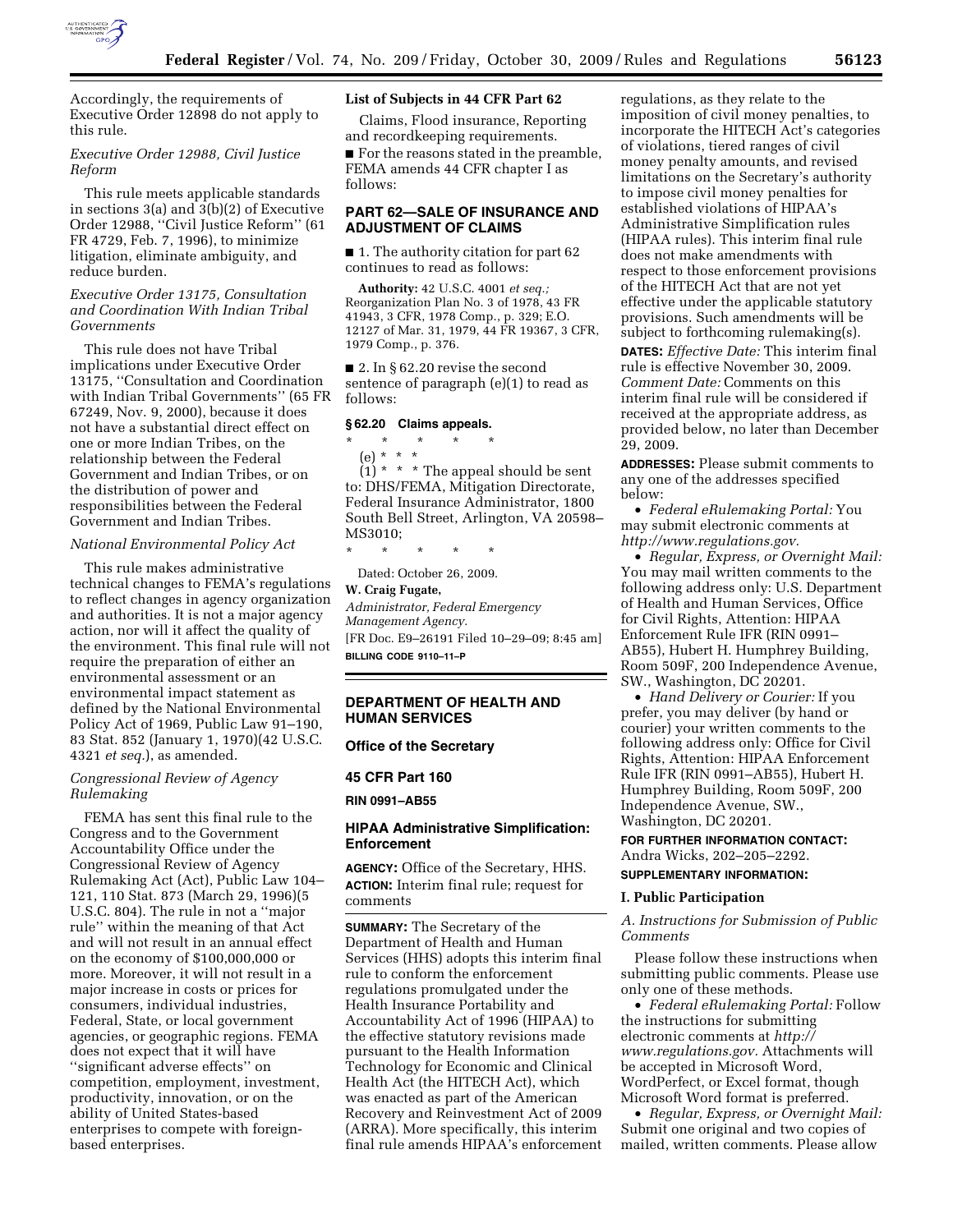sufficient time for timely receipt of mailed comments, as delivery may be subject to delay due to security procedures.

• *Hand Delivery or Courier:* Submit one original and two copies if delivering written comments by hand or by courier. Because access to the interior of the Hubert H. Humphrey Building is not readily available to persons without federal government identification, commenters are encouraged to leave their comments in the mail drop slots located in the main lobby of the building.

### *B. Inspection of Public Comments*

All comments received before the close of the comment period will be available for public inspection, including any personally identifiable or confidential business information contained within each comment. We will post all comments received before the close of the comment period at *http://www.regulations.gov*.

#### **II. Background**

This interim final rule amends the sections within 45 CFR part 160 that relate to the authority of the Secretary of the HHS (the Secretary) to impose civil money penalties on entities that violate the HIPAA rules adopted under subtitle F of title II of HIPAA. The interim final rule amends subpart D of part 160 to conform its language to the revisions that became effective on February 18, 2009, under section 1176 of the Social Security Act (the Act), 42 U.S.C. 1320d–5, which was revised pursuant to section 13410(d) of the HITECH Act, Public Law 111–5, 123 Stat. 115, and correspondingly amends the ''Statutory basis and purpose'' section in subpart A. HHS issues these amendments as an interim final rule with request for comments to immediately provide regulated entities with additional notice as to how the Secretary's civil money penalty authority has been strengthened by the HITECH Act and to explain HHS' implementation of such authority with respect to violations occurring on or after February 18, 2009. HHS also pursues this expedited rulemaking to avoid any public misunderstanding or undue delay with respect to implementing Congress' intent to strengthen enforcement of the HIPAA rules.

We set out below the statutory and regulatory background for this interim final rule and follow with a description of our approach to this rulemaking. We then discuss each section of the interim final rule, request comments from the public, and conclude with our analyses

of impact and other issues considered under applicable law.

#### *A. Statutory Background*

HIPAA Prior to the HITECH ACT

Subtitle F of title II of HIPAA, entitled ''Administrative Simplification,'' was enacted in 1996, for the purpose of improving the Medicare program under title XVIII of the Act, the Medicaid program under title XIX of the Act, and the efficiency and effectiveness of the health care system by encouraging the development of a health information system through the establishment of standards and requirements for the electronic transmission of certain health information. 42 U.S.C. 1320d note. To this end, subtitle F directs the Secretary to adopt national standards (HIPAA standards) for certain informationrelated activities and to protect the privacy and security of such information.

Under section 1172(a) of the Act, 42 U.S.C. 1320d–1(a), the HIPAA provisions apply to the following persons:

(1) A health plan.

(2) A health care clearinghouse.

(3) A health care provider who transmits any health information in electronic form in connection with a transaction referred to in section 1173(a)(1).

Under sections 1176 and 1177 of the Act, 42 U.S.C. 1320d–5 and 6, these persons or organizations, collectively referred to as ''covered entities,'' may be subject to civil money penalties and criminal penalties for violations of the HIPAA rules. HHS enforces the civil money penalties under section 1176 of the Act, and the U.S. Department of Justice enforces the criminal penalties under section 1177 of the Act.

Prior to the HITECH Act, section 1176(a) of the Act, 42 U.S.C. 1320d–5(a), authorized the Secretary to impose a civil money penalty, as follows:

(1) IN GENERAL. Except as provided in subsection (b), the Secretary shall impose on any person who violates a provision of this part [42 U.S.C. 1320d *et seq.*] a penalty of not more than \$100 for each such violation, except that the total amount imposed on the person for all violations of an identical requirement or prohibition during a calendar year may not exceed \$25,000.

(2) PROCEDURES. The provisions of section 1128A [42 U.S.C. 1320a–7a] (other than subsections (a) and (b) and the second sentence of subsection (f)) shall apply to the imposition of a civil money penalty under this subsection in the same manner as such provisions apply to the imposition of a penalty under such section 1128A.

Prior to the HITECH Act, section 1176(b) of the Act, 42 U.S.C. 1320d–

5(b), set out limitations on the Secretary's above referenced authority to impose civil money penalties. Such limitations included prohibitions on imposing civil money penalties for: (1) An act that ''constitutes an offense punishable under section 1177'' of the Act (the criminal penalty provisions), (2) violations ''if it is established to the satisfaction of the Secretary that the person liable for the penalty did not know, and by exercising reasonable diligence would not have known, that such person violated the provision,'' and (3) violations if the failure to comply was due ''to reasonable cause and not to willful neglect'' and was corrected during a 30-day time period or pursuant to an extension determined to be appropriate by the Secretary based on the nature and circumstances of the covered entity's failure to comply.

#### Section 13410(d) of the HITECH Act

The HITECH Act was incorporated into ARRA to promote the adoption and meaningful use of health information technology. Subtitle D of the HITECH Act, sections 13400–13424, addresses the privacy and security concerns associated with the electronic transmission of health information. It does so, in part, through several provisions that strengthen the civil and criminal enforcement of the HIPAA rules. Many of these enforcement provisions became effective as of February 18, 2009 and are the impetus of this rulemaking. Other enforcement provisions have yet to become effective under the HITECH Act and are therefore subject to future rulemaking.

Section 13410(d) of the HITECH Act became effective February 18, 2009, revising section 1176 of the Act, 42 U.S.C. 1320d–5, to strengthen enforcement of the HIPAA rules in several ways. As modified, section 1176(a) establishes categories of violations that reflect increasing levels of culpability, requires that a penalty determination be based on the nature and extent of the violation and the nature and extent of the harm resulting from the violation, and establishes tiers of increasing penalty amounts that establish, by reference, the range of the Secretary's authority to impose civil money penalties. The revised text of section 1176(a) that became effective February 18, 2009, pursuant to section 13410(d) of the HITECH Act is as follows:

#### GENERAL PENALTY.

(1) IN GENERAL. Except as provided in subsection (b), the Secretary shall impose on any person who violates a provision of this part—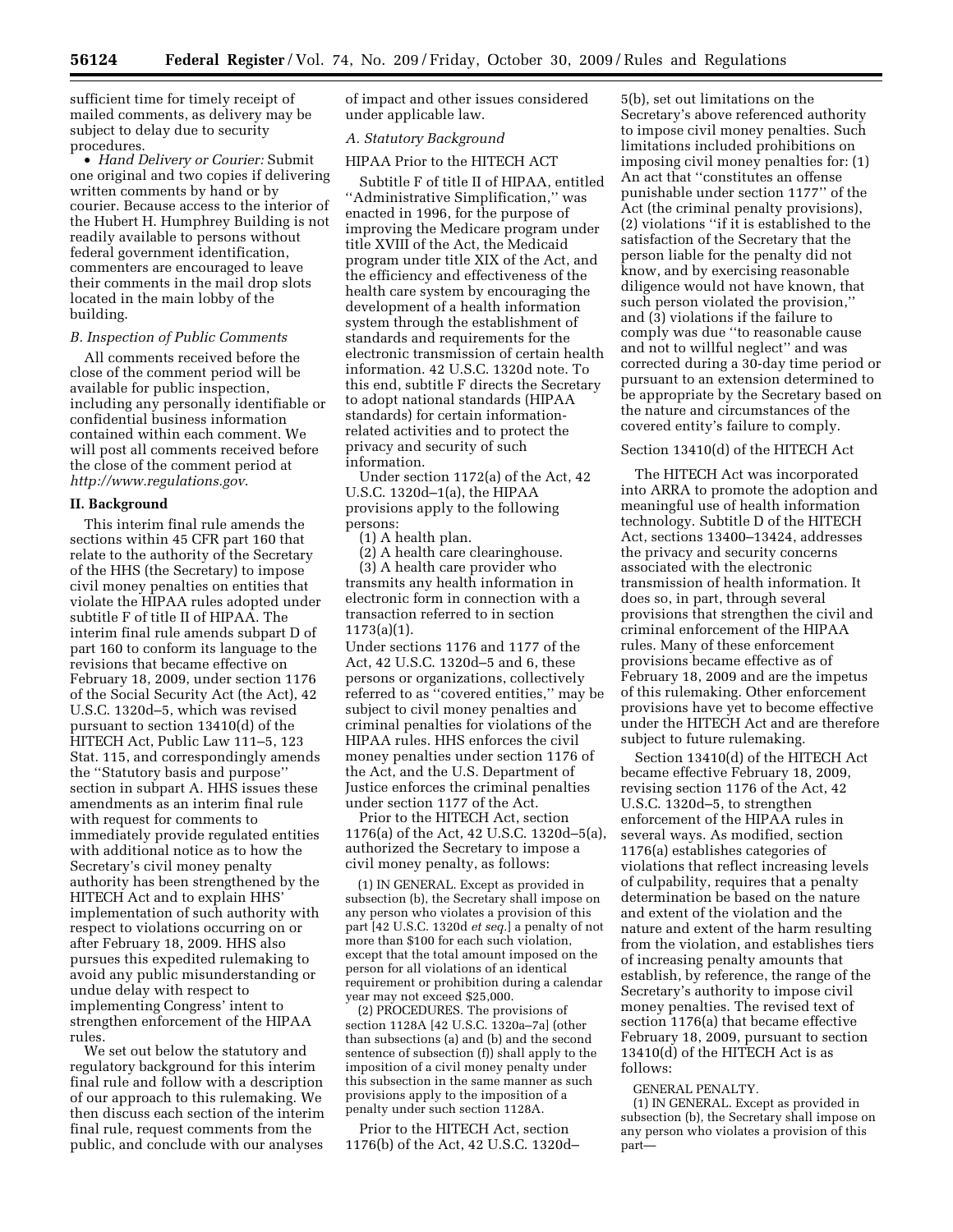(A) in the case of a violation of such provision in which it is established that the person did not know (and by exercising reasonable diligence would not have known) that such person violated such provision, a penalty for each such violation of an amount that is at least the amount described in paragraph (3)(A) but not to exceed the amount described in paragraph (3)(D);

(B) in the case of a violation of such provision in which it is established that the violation was due to reasonable cause and not to willful neglect, a penalty for each such violation of an amount that is at least the amount described in paragraph (3)(B) but not to exceed the amount described in paragraph (3)(D); and

(C) in the case of a violation of such provision in which it is established that the violation was due to willful neglect—

(i) if the violation is corrected as described in subsection  $(b)(3)(A)$ ,<sup>1</sup> a penalty in an amount that is at least the amount described in paragraph (3)(C) but not to exceed the amount described in paragraph (3)(D); and

(ii) if the violation is not corrected as described in such subsection, a penalty in an amount that is at least the amount described in paragraph (3)(D).

In determining the amount of a penalty under this section for a violation, the Secretary shall base such determination on the nature and extent of the violation and the nature and extent of the harm resulting from such violation.

(2) PROCEDURES. The provisions of section 1128A (other than subsections (a) and (b) and the second sentence of subsection (f)) shall apply to the imposition of a civil money penalty under this subsection in the same manner as such provisions apply to the imposition of a penalty under such section 1128A.

(3) Tiers of penalties described.—For purposes of paragraph (1), with respect to a violation by a person of a provision of this part—

(A) the amount described in this subparagraph is \$100 for each such violation, except that the total amount imposed on the person for all such violations of an identical requirement or prohibition during a calendar year may not exceed \$25,000;

(B) the amount described in this subparagraph is \$1,000 for each such violation, except that the total amount imposed on the person for all such violations of an identical requirement or prohibition during a calendar year may not exceed \$100,000;

(C) the amount described in this subparagraph is \$10,000 for each such violation, except that the total amount imposed on the person for all such violations of an identical requirement or prohibition during a calendar year may not exceed \$250,000; and

(D) the amount described in this subparagraph is \$50,000 for each such

violation, except that the total amount imposed on the person for all such violations of an identical requirement or prohibition during a calendar year may not exceed \$1,500,000.

Section 13410(d) of the HITECH Act also revised section 1176(b) of the Act by: (1) Striking the affirmative defense for violations in which the covered entity did not know, or by reasonable diligence would not have known, of the violation (such violations are now punishable under the first tier of penalties); and (2) revising the subsection that provides an affirmative defense for a 30-day time period of correction to only require that the covered entity demonstrate the violation was not due to willful neglect (the statute previously also required a showing that the violation was due to reasonable cause). The revised statutory text of section 1176(b) that became effective February 18, 2009,<sup>2</sup> pursuant to section 13410(d) of the HITECH Act is as follows:

LIMITATIONS.

(1) OFFENSES OTHERWISE PUNISHABLE. No penalty may be imposed under subsection (a) and no damages obtained under subsection (d) with respect to an act if the act constitutes an offense punishable under section 1177.

(2) FAILURES DUE TO REASONABLE CAUSE.

(A) IN GENERAL. Except as provided in subparagraph (B) or subsection (a)(1)(C), no penalty may be imposed under subsection (a) and no damages obtained under subsection (d) if the failure to comply is corrected during the 30-day period beginning on the first date the person liable for the penalty knew, or by exercising reasonable diligence would have known, that the failure to comply occurred.

(B) EXTENSION OF PERIOD.—

(i) NO PENALTY.—With respect to the imposition of a penalty by the Secretary under subsection (a), the period referred to in subparagraph (A) may be extended as determined appropriate by the Secretary based on the nature and extent of the failure to comply.

(ii) ASSISTANCE.—If the Secretary determines that a person failed to comply because the person was unable to comply, the Secretary may provide technical assistance to the person during the period described in subparagraph (A). Such assistance shall be provided in any manner determined appropriate by the Secretary.

(3) REDUCTION.—In the case of a failure to comply which is due to reasonable cause and not to willful neglect, any penalty under subsection (a) and any damages under subsection (d) that is not entirely waived

under paragraph  $(3)^3$  may be waived to the extent that the payment of such penalty would be excessive relative to the compliance failure involved.

### *B. Regulatory Background*

Section 1173 of the Act, 42 U.S.C. 1320d–2, and section 264 of HIPAA, require the Secretary to adopt a number of national standards to facilitate the exchange of certain health information and to protect the privacy and security of such information. The Secretary has adopted a number of national standards to that end, which include the following: Standards for Electronic Transactions and Code Sets (Transactions and Code Sets Rules); Standards for Privacy of Individually Identifiable Health Information (HIPAA Privacy Rule); Standard Unique Employer Identifier (EIN Rule); Security Standards (HIPAA Security Rule); and Standard Unique Health Identifier for Health Care Providers (NPI Rule). *See* 70 FR 20224, 20225–26 (April 18, 2005) for a more detailed description of the history of these HIPAA rules. Covered entities are required to comply with these HIPAA standards.

In addition, the Secretary promulgated rules that relate to compliance with, and enforcement of, the HIPAA rules, which are codified at 45 CFR part 160, subparts C, D, and E and collectively referred to as the Enforcement Rule. The Secretary first issued an interim final rule promulgating the procedural requirements for imposition of civil money penalties on violations of the privacy standards on April 17, 2003, Civil Money Penalties: Procedures for Investigations, Imposition of Penalties (68 FR 18896). The Secretary subsequently proposed a rule on April 18, 2005, HIPAA Administrative Simplification: Enforcement; Proposed Rule (70 FR 20224), proposing the amendment of 45 CFR part 160, subparts A (General Provisions), C (Compliance and Enforcement), and E (Procedures for Hearing), proposing a new subpart D (Imposition of Civil Money Penalties) that addressed the substantive issues related to the imposition of civil money penalties, and proposing that the above provisions be applied to all of the HIPAA rules, rather

<sup>1</sup>We note that, as amended, section 1176 no longer includes a subsection (b)(3)(A). We interpret this text as referencing the 30-day period in section 1176(b)(2)(A), which was designated as section 1176(b)(3)(A) prior to the HITECH Act's amendment. We request public comment on this interpretation, to the extent there is disagreement.

<sup>2</sup>Note that section 13410(a) of the HITECH Act further amends section 1176(b) of the Act with respect to penalties imposed on or after February 18, 2011. These changes are not reflected in the statutory text, as they have yet to become effective.

<sup>3</sup>We note that this reference to paragraph (3) creates a circular reference which appears to be an error. Section 13410(d) of the HITECH Act redesignated the prior paragraph (3) to paragraph (2), but did not include a conforming revision to this reference. Accordingly, we interpret this reference as being to paragraph (2) (i.e., the affirmative defense for violations that are not due to willful neglect and are timely corrected) and request public comment to the extent there is disagreement.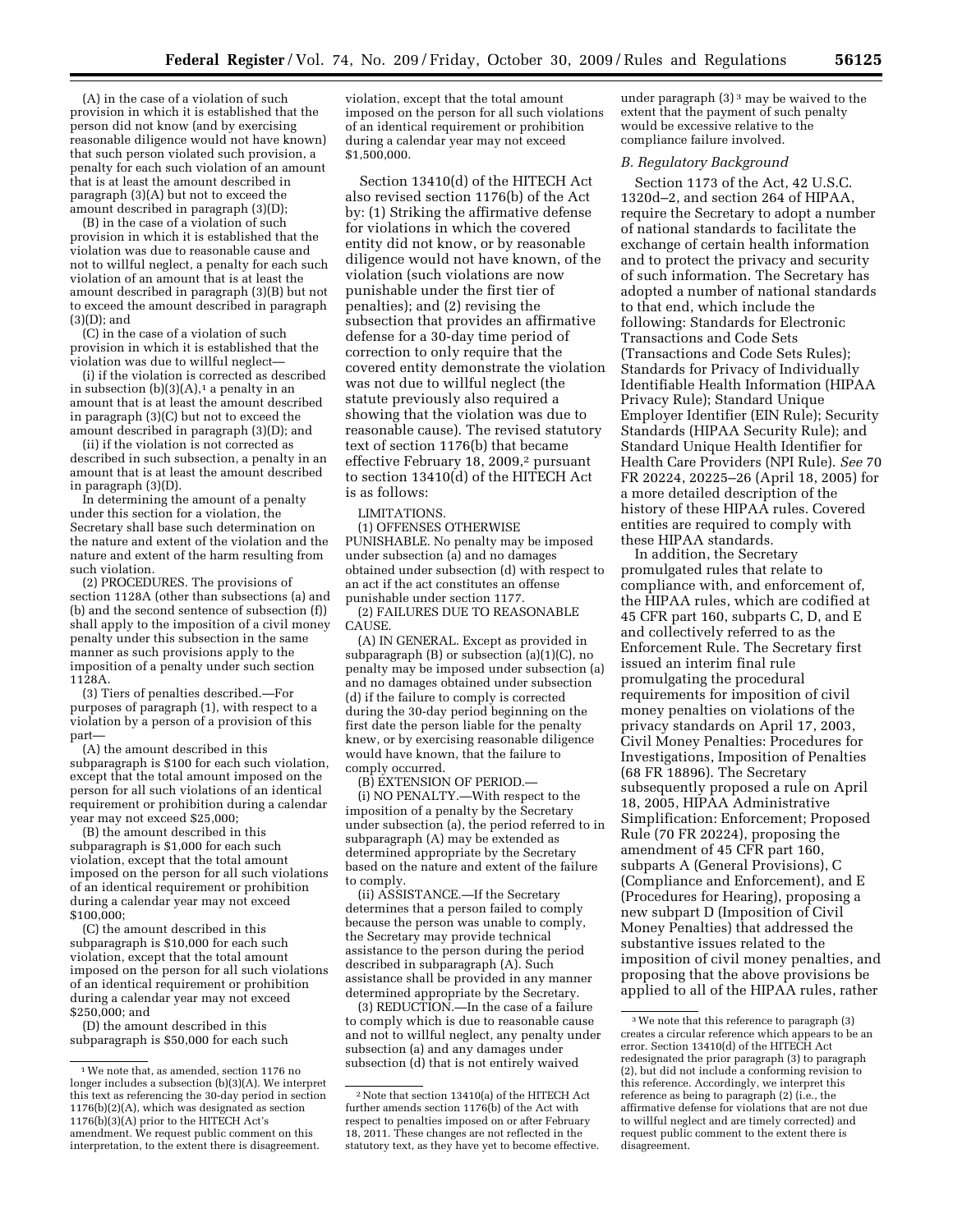than only the privacy standards. The Secretary then adopted a final rule, HIPAA Administrative Simplification: Enforcement; Final Rule (71 FR 8390, February 16, 2006). The preambles of these rulemakings provide additional information that may be helpful to readers seeking a general understanding of HIPAA's compliance and enforcement scheme. Where, if at all, language in these prior preambles is contrary to language in this preamble or regulation text, the language herein applies.

Subpart D of the Enforcement Rule pertains to the imposition of civil money penalties under section 1176 of the Act and includes a number of provisions that apply to violations occurring before section 13410(d) of the HITECH Act's effective date of February 18, 2009, but that conflict with the statutory language as it has been revised with respect to violations occurring on or after February 18, 2009. Thus, the primary objectives of this interim final rule are to conform the Enforcement Rule provisions found in subpart D to the amended language in section 1176 of the Act, to provide covered entities with additional notice of the Secretary's revised statutory authority with respect to the imposition of civil money penalties, and to avoid any public misunderstanding or undue delay with respect to Congress' intent to strengthen enforcement of the HIPAA rules.

#### **III. Approach to the Interim Final Rule**

As stated previously, this interim final rule amends several provisions of the Enforcement Rule, subpart D, to conform its language regarding HHS' imposition of civil money penalties to section 1176 of the Act, which section 13410(d) of the HITECH Act revised as of February 18, 2009. Subtitle D of the HITECH Act, which specifically pertains to privacy, contains several other provisions crafted to strengthen enforcement, some but not all of which pertain to HHS' implementation of the Enforcement Rule. We recognize that additional amendments will become necessary as such provisions become effective, but we do not adopt amendments in this interim final rule pursuant to those other provisions of subtitle D which have not yet become statutorily effective and have not, as a result, yet operated to revise HHS' enforcement authority under section 1176 of the Act.

HHS has concluded that it has good cause, under 5 U.S.C. 553(b)(B), to waive the notice-and-comment requirements of the Administrative Procedure Act (APA) and to proceed with this interim final rule. We first

note that section 13410(d) of the HITECH Act's amendment of section 1176 of the Act, 42, U.S.C. 1320d–5, became effective the day after the date of enactment and that many covered entities may be unaware they are currently subject to significantly greater penalties for violations of the HIPAA rules. In addition, section 13410(d) of the HITECH Act's amendments have caused a number of provisions of the Enforcement Rule to conflict with the amended statute, and the resulting inconsistency has led to public confusion, both as to the penalty amounts for violations of the HIPAA rules and as to what defenses remain in effect. Delaying the promulgation of these conforming amendments would also forestall HHS' timely implementation of the strengthened enforcement approach mandated by statute and would maintain the status quo with respect to the heightened privacy and security concerns associated with the electronic transmission of health information among health care entities.

Based on the above reasons, we believe that delaying amendment to the Enforcement Rule, through the exercise of notice-and-comment rulemaking prior to publication of a final rule, would be impracticable, unnecessary, or contrary to public policy. Accordingly, HHS has good cause under the APA, 5 U.S.C. 553(b)(B), to waive notice-andcomment rulemaking and to proceed directly with the issuance of a final rule. At the same time, HHS is interested in the public's input and requests public comments regarding the substance of these amendments.

While HIPAA generally requires certain consultations with industry as a predicate to the issuance of the HIPAA standards, this interim final rule does not adopt standards, as the term is defined and interpreted under subtitle F of title II of HIPAA. Therefore, the requirement for such industry consultations in section 1172(c) of the Act, 42 U.S.C. 1320d–1(c), does not apply. For the same reason, the timeframes for compliance with the HIPAA rules, as set forth in section 1175 of the Act, 42 U.S.C. 1320d–4, do not apply.

### **IV. Provisions in the Interim Final Rule**

This interim final rule amends 45 CFR part 160, subpart D, which establishes rules relating to the imposition of civil money penalties, to conform several provisions to section 13410(d) of the HITECH Act's amendments to section 1176 of the Act, 42 U.S.C. 1320d–6, which became effective February 18, 2009. This interim final rule's

amendments distinguish between violations occurring before February 18, 2009, and violations occurring on or after that date, with respect to the potential amount of the civil money penalty and the affirmative defenses available to covered entities. We discuss this interim final rule's amendments to the Enforcement Rule on a provision-byprovision basis below:

#### *A. Subpart A—General Provisions*

1. Section 160.101—Statutory Basis and Purpose

Section 160.101 is amended to add the statutory citation for section 13410(d) of the HITECH Act to the list of the statutes that the requirements of the subchapter are designed to implement.

### *B. Subpart D—Imposition of Civil Money Penalties*

#### 1. Section 160.401—Definitions

Section 160.401 is added and defines the terms of *reasonable cause, reasonable diligence* and *willful neglect,*  using the same definitions currently found at § 160.410. As discussed below, we are removing these terms from § 160.410 as a conforming amendment. This reorganization of the definitions signals the application of these terms to the entirety of subpart D. We do not discuss the terms further, as we are amending their placement in the rule but not their substance. Readers who would like a better understanding of these terms are encouraged to consult prior preamble explanations at 70 FR 20224, 20237–9 (April 18, 2005) and 71 FR 8390, 8409–11 (February 16, 2006).

## 2. Section 160.404—Amount of Civil Money Penalties

Subsection 160.404(b) is amended to revise the range of potential civil money penalty amounts a covered entity will be subject to based on the HITECH Act's amendments of section 1176 of the Act, 42 U.S.C. 1320–5, which are currently in effect. As amended, § 160.404(b)(1) retains the range of penalty amounts enumerated prior to the statutory revision for those violations occurring before February 18, 2009. The current content of § 160.404(b)(2) is redesignated as § 160.404(b)(3). A new § 160.404(b)(2) is added which identifies the range of penalty amounts for violations occurring on or after February 18, 2009.

Section 160.404 currently implements a penalty scheme, as required by section 1176(a)(1) prior to the HITECH Act's revisions, which explicitly established the maximum penalty amount for each violation as ''not more than \$100'' and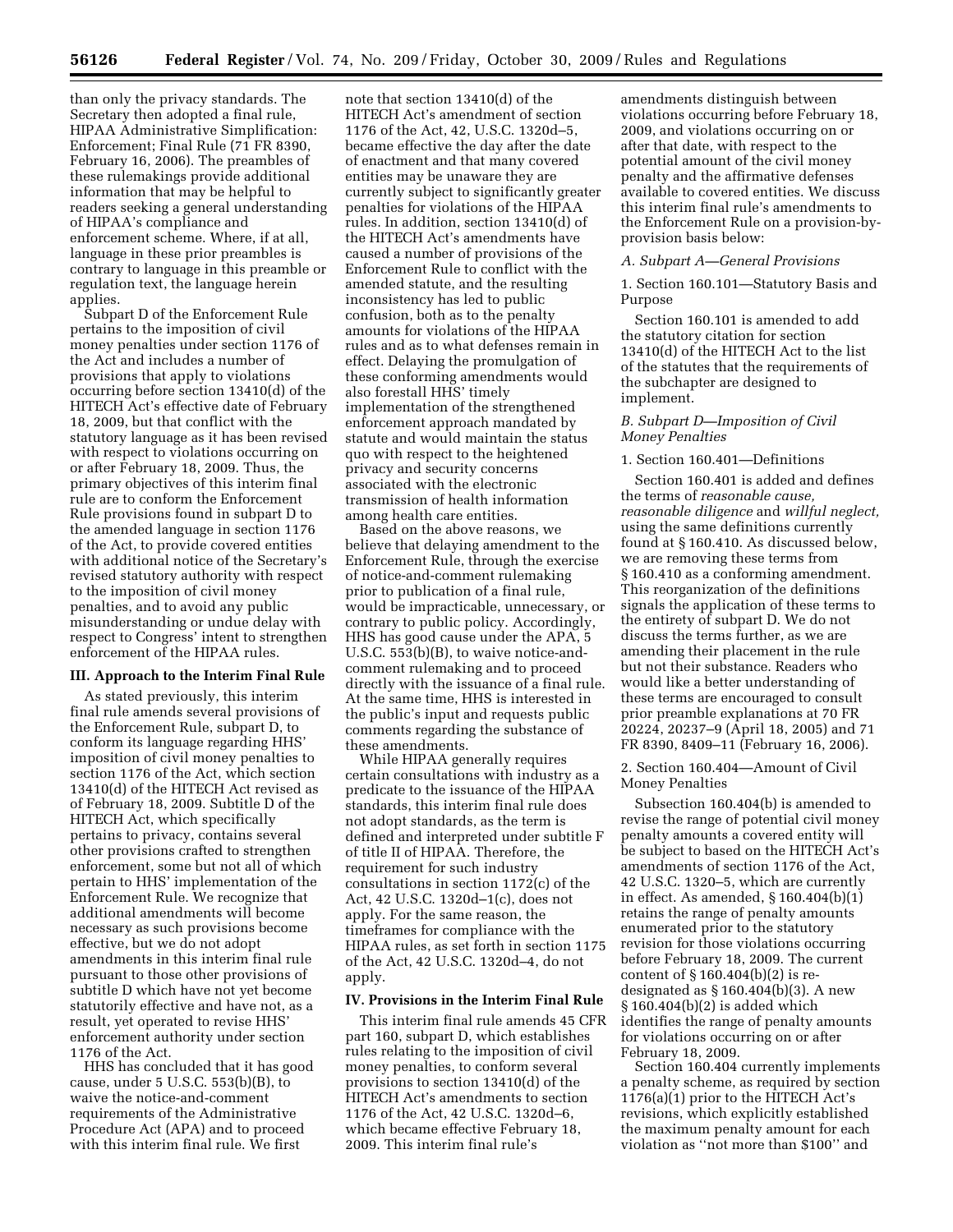the maximum penalty amount ''for all violations of an identical requirement or prohibition during a calendar year'' as ''not to exceed \$25,000.'' Subsection 160.404(b)(1) retains this penalty scheme for violations occurring before February 18, 2009, though its language is slightly modified to accommodate the parallel provisions for those violations that occur on or after February 18, 2009.

As modified, section 1176(a)(1) generally establishes a minimum penalty amount ''for each such violation'' by stating the penalty amount is to be ''at least'' the amount described in a specifically referenced tier and establishes a maximum penalty amount per violation by stating that each such violation is ''not to exceed the amount described in [section  $1176(a)(3)(D)$ ]."<sup>4</sup> Each referenced penalty tier additionally provides a total penalty amount for all such violations of an identical requirement or prohibition during a calendar year. The HITECH Act's revised penalty scheme is similar to its predecessor with respect to its identification of a range of available civil money penalty amounts, a maximum penalty amount for violations of identical provisions during a calendar year, and generally with respect to the discretion it allows HHS in determining the appropriate penalty amount within the range prescribed.

The revised penalty scheme differs significantly from its predecessor by its establishment of several categories of violations that reflect increasing levels of culpability. The revised penalty scheme also differs significantly from its predecessor in its establishment of the range of available penalty amounts for each category of violation by reference to tiers of penalty amounts. Each tier specifies a minimum penalty amount that accompanies the increasing culpability associated with each category of violation and, for three of the four violation categories, defaults to ''the amount described in paragraph 3(D)'' as the outside limit.

For example, in the case of a violation where it is established that a covered entity did not know of the violation and would not have known through the exercise of reasonable diligence, section 13410(d) of the HITECH Act provides that the minimum penalty amount for each such violation is ''at least'' the amount described in paragraph (3)(A) [section 1176(a)(3)(A)] (i.e., \$100) but is ''not to exceed'' the amount described in paragraph  $(3)(D)$  [section 1176(a)(3)(D)] (i.e., \$50,000). Paragraphs 1176(a)(3)(A) and (D) each additionally provide that the total penalty amount for multiple violations of an identical requirement or prohibition during a calendar year is \$25,000 and \$1.5 million respectively.

HHS considered the conflicting statutory language that references two tiers of penalties ''for each violation,'' which each provide a penalty amount ''for all such violations'' of an identical requirement or prohibition in a calendar year. With the exception of violations due to willful neglect that are not timely corrected, this interim final rule adopts a range of penalty amounts between the minimum given in one tier and the maximum given in the second tier for each violation and adopts the amount of \$1.5 million as the limit for all violations of an identical provision of the HIPAA rules. For violations due to willful neglect that are not timely corrected, this interim final rule adopts the penalty amount of \$50,000 as the minimum for each violation and \$1.5 million for all such violations of an identical requirement or prohibition. These regulatory amendments are consistent with the most logical reading of section 1176(a)(1) and (3). The amendments are also consistent with Congress' intent to strengthen enforcement, in part, by increasing the minimum penalty amounts available according to categories of violation, and with the clear discretion Congress has provided to impose a penalty amount up to the amount described in ''paragraph (3)(D).''

More specifically, HHS amends § 160.404(b)(2) to reflect each category of violation that will serve as the basis for a civil money penalty on or after February 18, 2009, as well as the respective range of penalty amounts available. The range of penalty amounts available for the first three categories of violations (i.e., where it is established the covered entity did not reasonably know of the violation, the violation was due to a reasonable cause, or the violation was due to willful neglect but timely corrected) is defined consistent with the controlling language of section  $1176(a)(1)(A)$ –(C)(i), whereby the minimum penalty amount for each violation is set pursuant to the specific tier referenced by each category of violation, and the maximum penalty amount for each violation is capped at \$50,000, the amount identified ''for such each violation'' in section 1176(a)(3)(D). For these categories of violations, the maximum penalty amount available for all such violations of an identical provision in a calendar year is consistently capped at \$1.5 million, the other amount referenced in section 1176(a)(1) as that ''not to exceed'' and identified in section 1176(a)(3)(D) ''for all such violations of an identical requirement or prohibition during a calendar year.''

The penalty amounts available for the fourth level of culpability (i.e., where it is established the violation is due to willful neglect but not timely corrected) are also consistent with the controlling language of section  $1176(a)(1)(C)(ii)$ . Unlike the other levels of culpability at section  $1176(a)(1)(A)$ , (B) and (C)(i), section 1176(a)(1)(C)(ii) only provides in its reference to section  $1176(a)(3)(D)$  a minimum penalty amount of \$50,000 ''for each violation'' and a penalty cap of \$1.5 million for multiple violations of an identical requirement or prohibition in a calendar year.

We highlight the penalty amounts in Table 1, below, to ensure that covered entities are fully aware of their potential liability:

# TABLE 1—CATEGORIES OF VIOLATIONS AND RESPECTIVE PENALTY AMOUNTS AVAILABLE

| Violation category-Section 1176(a)(1) | Each violation | All such violations<br>of an identical<br>provision in a<br>calendar year |
|---------------------------------------|----------------|---------------------------------------------------------------------------|
|                                       | \$100-\$50,000 | \$1,500,000                                                               |
|                                       | 1.000-50.000   | 1,500,000                                                                 |
|                                       | 10,000-50,000  | 1.500.000                                                                 |
|                                       | 50.000         | 1.500.000                                                                 |

4Section 1176(a)(1) notably provides no maximum penalty amount, however, with respect to ''each such violation'' described in subparagraph (C)(ii) (for violations established as due to willful neglect and not timely corrected), although a cap is

set by section 1176(a)(3)(D). This caveat is discussed further below.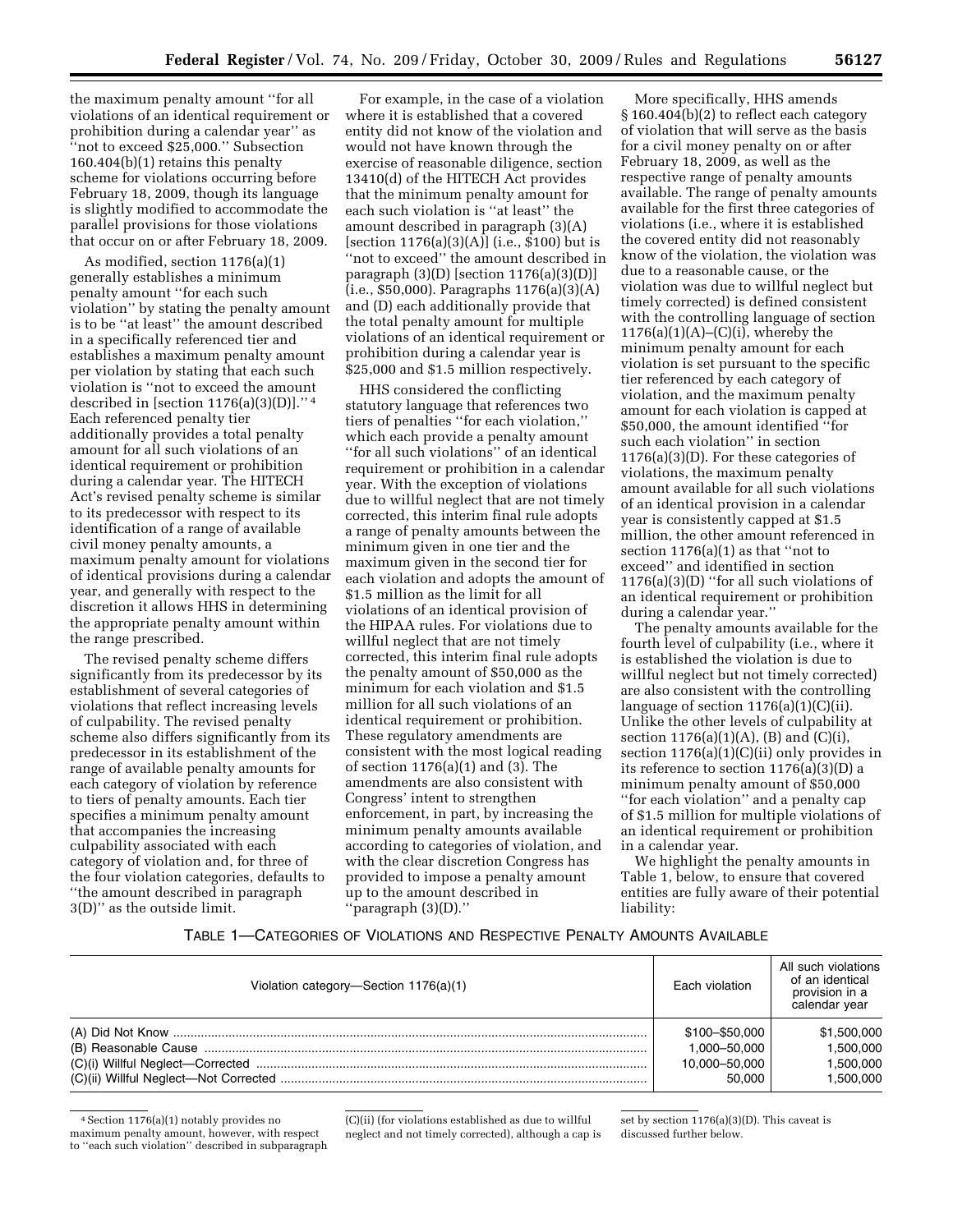We note that HHS will not impose the maximum penalty amount in all cases. Rather, HHS will determine penalty amounts as required by the statute at section 1176(a)(1) and the regulations at § 160.408. That is, penalty determinations will be based on the nature and extent of the violation, the nature and extent of the resulting harm, as well as the other factors set forth at § 160.408 (such as the covered entity's history of prior compliance or financial condition).

For counting violations that occur on or after February 18, 2009, HHS will continue to utilize the methodology discussed in prior preambles of the Enforcement Rule. See 70 FR 20224, 20233–35 (April 18, 2005) and 71 FR 8390, 8404–07 (February 16, 2006). For violations that began prior to February 18, 2009, and continue after that date, we will treat violations occurring before February 18, 2009, as subject to the penalties in effect prior to February 18, 2009 and violations occurring on or after February 18, 2009, as subject to the penalties in effect on or after February 18, 2009.

## 3. Section 160.410—Affirmative Defenses

As previously discussed, the terms *reasonable cause, reasonable diligence*  and *willful neglect,* have been moved from § 160.410 to § 160.401 in order to apply more generally to all of subpart D. Accordingly, we have removed the current paragraph (a) from § 160.410 and redesignated paragraph (b) as paragraph (a).

We also amended § 160.410 to conform its provisions to the statutory language in section 1176(a)(3), as revised by section 13410(d) of the HITECH Act. Section 160.410(b) currently provides three affirmative defenses to the Secretary's authority to impose a civil money penalty, including the following:

(1) The violation is an act punishable under 42 U.S.C. 1320d–6;

(2) The covered entity establishes, to the satisfaction of the Secretary, that it did not have knowledge of the violation, determined in accordance with the federal common law of agency, and by exercising reasonable diligence, would not have known that the violation occurred; or

(3) The violation is—

(i) Due to reasonable cause and not willful neglect; and

(ii) Corrected during either:

(A) The 30-day period beginning on the date the covered entity liable for the penalty knew, or by exercising reasonable diligence would have known, that the violation occurred; or

(B) Such additional period as the Secretary determines to be appropriate based on the nature and extent of the failure to comply

Section 13410(d) of the HITECH Act revises section 1176(b) of the Act to: (a) Strike the limitation on imposing a penalty when a covered entity establishes, to the Secretary's satisfaction, that it ''did not know, and by exercising reasonable diligence would not have known'' of the violation; and (b) extend the affirmative defense for violations that are timely corrected, which was previously limited to violations due to ''reasonable cause and not to willful neglect,'' to all violations not due to willful neglect.

The amendments conform § 160.410 to distinguish the limitations placed on the Secretary's authority to impose civil money penalties before and after the HITECH Act by: (a) Revising the current provisions, which have been redesignated as paragraph (a), to apply only ''[f]or violations occurring prior to February 18, 2009''; and (b) adding a new paragraph (b) that applies ''[f]or violations occurring on or after February 18, 2009.'' The amendments also conform § 160.410 to the amended section 1176(b) by removing a covered entity's lack of knowledge as an affirmative defense for violations occurring on or after February 18, 2009. As a result, a covered entity that did not know and reasonably should not have known of such violations, will not have this affirmative defense available, unless it also corrects the violation during the 30-day time period beginning on the first date of such knowledge or during the period determined appropriate by the Secretary based on the nature and extent of the failure to comply. The amendments likewise revise the affirmative defenses available for violations occurring on or after February 18, 2009 to conform to the amended statute by removing any specific reference to ''reasonable cause'' while retaining more generalized language applicable to all violations ''not due to willful neglect.'' Notwithstanding these revisions, the Secretary may continue to use discretion in providing technical assistance, obtaining corrective action, and resolving possible noncompliance by informal means where the possible noncompliance is due to reasonable cause or in the event a person did not reasonably know that the violation occurred.

We note that the amendments made to § 160.410 do not alter the beginning of the 30-day cure period. Section  $1176(b)(2)(A)$  of the Act continues to provide that the 30-day cure period begins ''on the first date the person liable for the penalty knew, or by exercising reasonable diligence would have known, that the failure to comply occurred.'' As prior preambles to the

Enforcement Rule explain, the statute, ''on its face suggests that the knowledge involved must be knowledge that a 'violation' has occurred, not just knowledge of the facts constituting the violation. \* \* \* [HHS], thus, interpret[s] this knowledge requirement to mean that the covered entity must have knowledge that a violation has occurred, not just knowledge of the facts underlying the violation.'' However, the ''reasonable diligence'' requirement makes the affirmative defense unavailable, in the event a covered entity's ''lack of knowledge'' resulted from its failure to inform itself about its compliance obligations or to investigate received complaints or other information indicating likely noncompliance. See 70 FR 20224, 20237–8 (April 18, 2005) and 71 FR 8390, 8410 (February 16, 2006). Thus, HHS expects its determination of the beginning of the cure period will be based on evidence gathered during its investigation of when a covered entity had actual or constructive knowledge of a violation.

We also note that the amendments made to § 160.410 do not alter affirmative defenses with respect to violations due to willful neglect. Section 1176(b)(2)(A) still operates to exclude violations due to willful neglect from those that, if timely corrected, would be exempt from the imposition of a civil money penalty. Violations due to willful neglect are therefore not eligible for extension, nor will their timely correction be an affirmative defense. Timely correction will, however, determine which tier of penalty amounts will be applicable to violations due to willful neglect.

Thus, for example, referring to ''Table 1. Categories of Violations and Respective Penalty Amounts Available,'' which appears in the discussion about § 160.404, a covered entity's timely correction would bar the Secretary's imposition of the penalty amounts identified in columns two and three, if the covered entity did not reasonably know of the violation or if the violation was due to reasonable cause. In contrast, a covered entity's timely correction of a violation due to willful neglect would not be an affirmative defense that bars the Secretary's imposition of a penalty amount identified in columns two and three of the table.

To determine the appropriate penalty tier for a violation due to willful neglect, HHS will calculate the 30-day cure period in the same manner as that described above for the affirmative defense of timely correction of a violation not due to willful neglect. Our determination of when a covered entity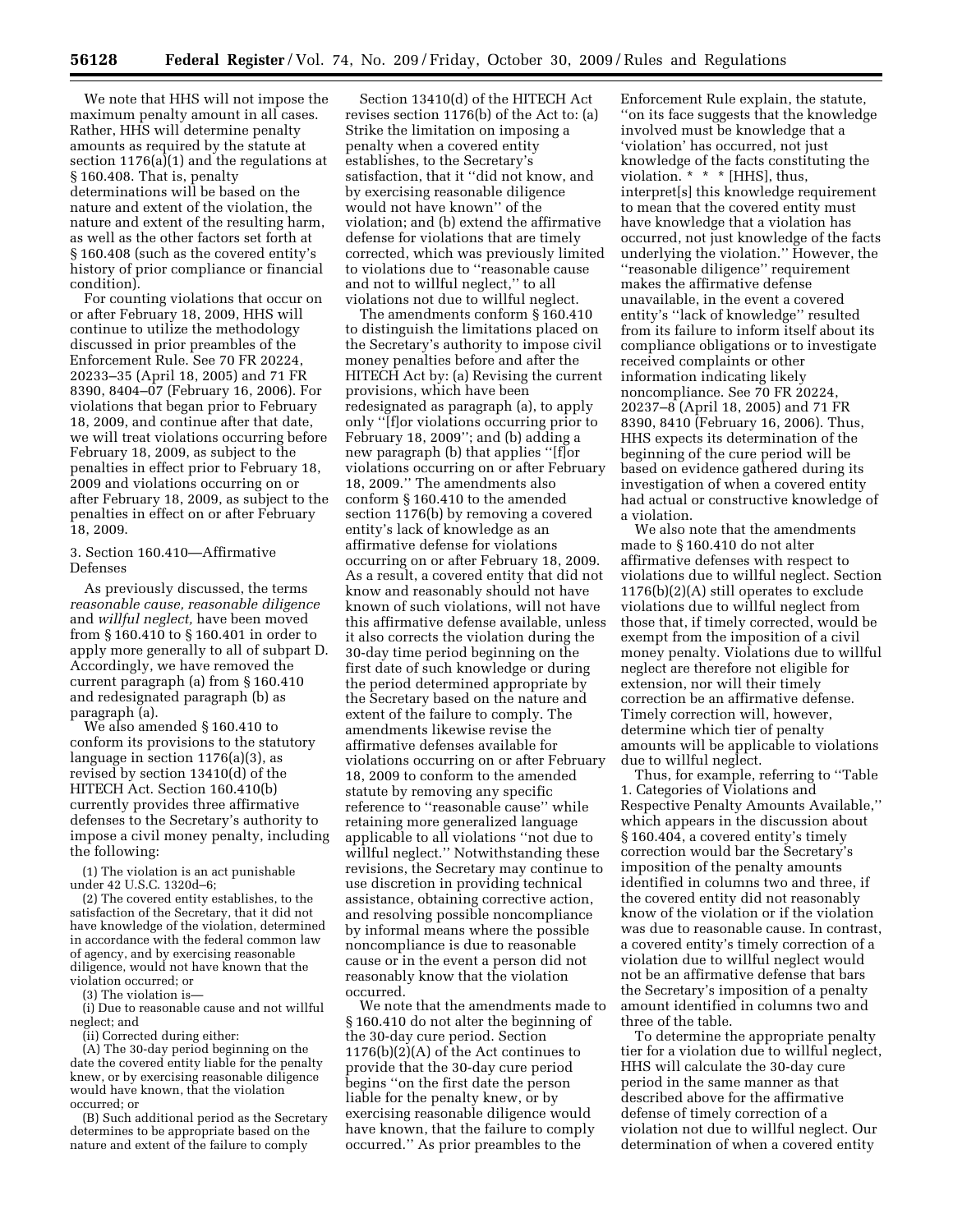first had actual or constructive knowledge of a violation due to willful neglect for the purpose of calculating whether it was timely corrected will be based on evidence gathered during our investigation and will thus necessarily be made on a case-by-case basis. The minimum penalty amount under the HITECH Act for a violation due to willful neglect that is corrected during the 30-day cure period is significantly less than the minimum penalty amount for a violation due to willful neglect that is not timely corrected. In recognition of the HITECH Act's enhanced penalties and its application of a 30-day cure period to a determination of the appropriate penalty tier for a violation due to willful neglect, we request public comment on whether there are alternative approaches to calculating the beginning of the 30-day cure period for this purpose.

This interim final rule does not amend § 160.410 with respect to the affirmative defense pertaining to criminal violations, punishable under 42 U.S.C. 1320d–6, since the relevant statutory revision will not become effective until February 18, 2011. The interim final rule also does not amend § 160.410 with respect to the enforcement authority of state attorneys general to bring civil actions under the HIPAA rules in certain circumstances, as set forth in § 13410(e) of the HITECH Act, since such authority operates pursuant to the statute and does not require HHS rulemaking.

## 4. Section 160.412—Waiver

Section 160.412 is amended to reflect the revisions to § 160.410. Regardless of whether violations occur before, on, or after February 18, 2009, the Secretary may continue to provide a waiver for violations due to reasonable cause and not willful neglect that are not timely corrected (pursuant to the correction period in revised § 160.410(a)(3)(ii) or (b)(2)(ii), as applicable).

# 5. Section 160.420—Notice of Proposed Determination

Section 160.420(a)(4) is amended to add the requirement that, in addition to the proposed penalty amount, HHS identify the applicable violation category in § 160.404 upon which the proposed penalty amount is based. While such additional language is not required by statute, HHS makes this amendment to provide covered entities with additional notice and information to benefit their understanding of the violation findings in the Notice of Proposed Determination.

### **V. Request for Comments**

HHS seeks public comments on any aspect of this interim final rule. In particular, we invite public comments with respect to the following: (1) The calculation of when the 30-day cure period begins for the purpose of determining the appropriate penalty tier for a violation due to willful neglect as discussed above in the penultimate paragraph of Section IV.B.3; (2) whether moving the definitions of ''reasonable cause," "reasonable diligence," and ''willful neglect'' to the new § 160.401 leads to any unintended consequences; and (3) the HHS interpretations of Congressional intent referenced in footnotes 1 and 3.

### **VI. Impact Statement and Other Required Analyses**

## *A. Paperwork Reduction Act*

We reviewed this interim final rule to determine whether it invokes issues that would relate to the Paperwork Reduction Act (PRA). While the PRA applies to agencies and collections of information conducted or sponsored by those agencies, 5 CFR 1320.4(a) exempts collections of information that occur ''during the conduct of \* \* \* an administrative action, investigation, or audit involving an agency against specific individuals or entities,'' except for investigations or audits ''undertaken with reference to a category of individuals entities or entities such as a class of licensees or an entire industry.'' The rules adopted below come squarely within this exemption, as they deal entirely with administrative investigations and actions against specific individuals or entities. Therefore, we have determined that the PRA does not apply to this interim final rule and need not be reviewed by the Office of Management and Budget under the authority of the PRA.

# *B. Executive Order 12866*

We also reviewed the impacts of this interim final rule as required by Executive Order 12866 (58 FR 51735, October 4, 1993), which directs agencies to assess all costs and benefits of available regulatory alternatives and, if regulation is necessary, to select regulatory approaches that maximize net benefits (including potential economic, environmental, public health and safety effects, distributive impacts, and equity). Executive Order 12866 requires that a regulatory impact analysis (RIA) be prepared for ''significant regulatory actions,'' which it defines at section 3(f), to include rules that may:

(1) Have an annual effect on the economy of \$100 million or more or adversely affect in a material way the economy, a sector of the economy, productivity, competition, jobs, the environment, public health or safety, or state, local, or tribal government or communities;

(2) Create a serious inconsistency or otherwise interfere with an action taken or planned by another agency;

(3) Materially alter the budgetary impact of entitlements, grants, user fees, or loan programs or the rights and obligations of recipients thereof; or

(4) Raise novel legal or policy issues arising out of legal mandates, the President's priorities, or the principles set forth in the Executive Order.

Executive Order 12866 requires a full economic impact analysis only for ''economically significant'' rules under section 3(f)(1). The amendments contained within this interim final rule only conform the regulatory language of subpart D to that of the Act's revised statutory basis, in a way that differentiates the categories of violations for which a civil money penalty may be imposed, sets forth ranges of increasing penalty amounts with respect to each category of violation, and narrows the grounds for the affirmative defenses available.

HHS has concluded, for reasons similar, and in addition to, those discussed in the preambles to the proposed and final Enforcement Rules at 70 FR 20224, 20248–49 (April 18, 2005) and 71 FR 8390, 8424 (February 16, 2006), that the impact of this interim final rule is not such that it would reach the ''economically significant'' threshold under section 3(f)(1) of the Executive Order. As was the case at the time of earlier promulgations, the costs covered entities may incur with respect to their compliance with the Enforcement Rule, itself, should be low in most cases. That is, covered entities that comply with the HIPAA rules voluntarily, as is expected, should not incur any additional, significant costs with respect to the imposition of a civil money penalty. HHS' experience enforcing the HIPAA rules also suggests that violations should not collectively amount to an annual effect on the economy of \$100 million or more, even in light of the higher penalty amounts prescribed by statute.

Further, HHS does not expect the imposition of civil money penalties pursuant to these amendments to ''adversely affect in a material way the economy, a sector of the economy, productivity, competition, jobs, the environment, public health or safety, or state, local, or tribal government or communities.'' To the contrary, HHS maintains that the benefits brought by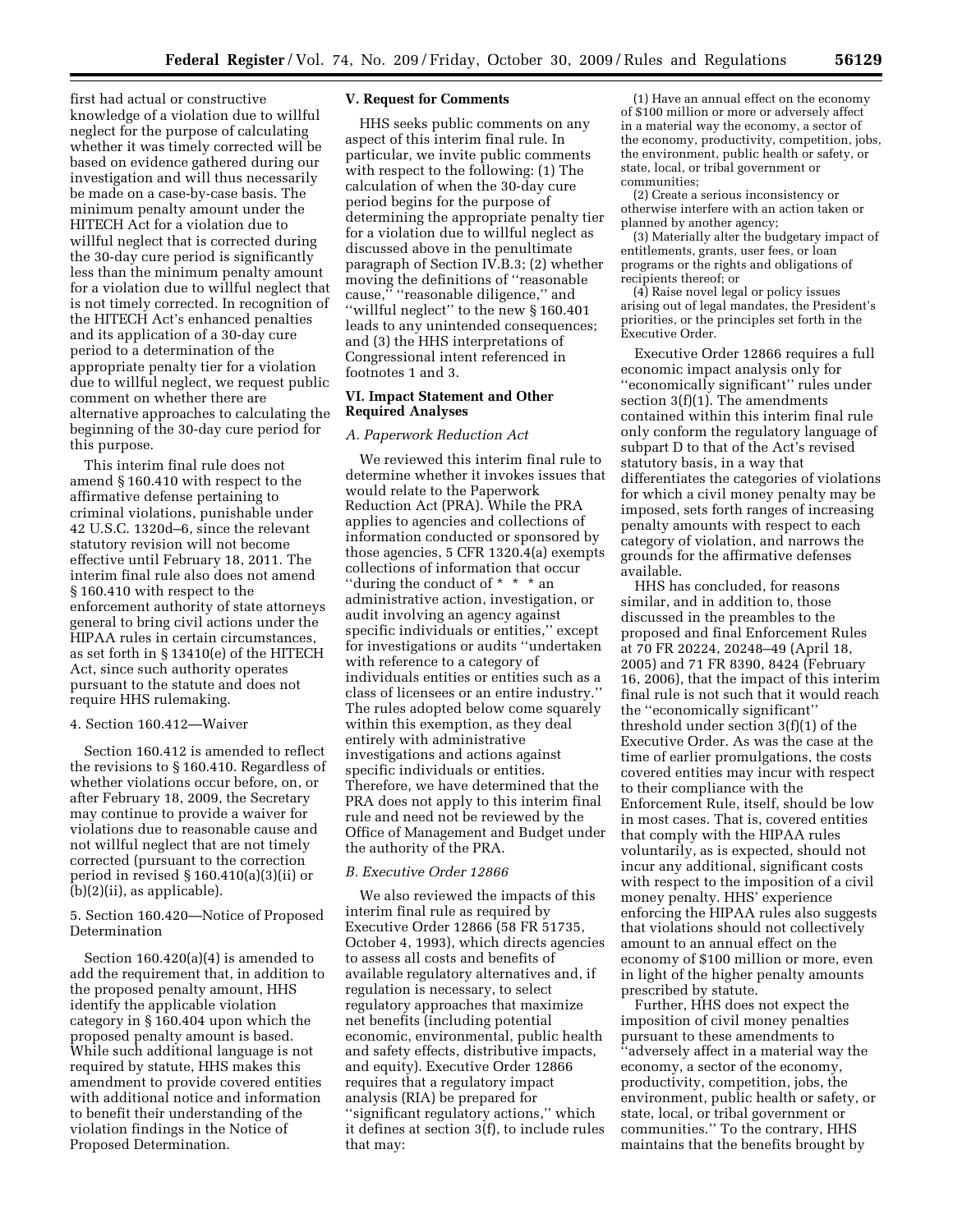the HIPAA provisions and their strengthened enforcement under this interim final rule will far outweigh the potential costs. We believe the added penalties will encourage covered entities to take steps necessary to comply and thus not be liable for violations. In addition, we believe the conforming amendments made with respect to the affirmative defenses available will encourage covered entities to quickly and voluntarily correct acts or omissions that might otherwise be established as violations of the HIPAA rules. Greater vigilance in protecting privacy may also encourage public trust in the industry's use of health information technology. For these reasons, among others, a detailed cost-benefit assessment of the interim final rule is not required.

### *C. Other Analyses*

We also examined the impacts of the interim final rule as required by the Regulatory Flexibility Act (RFA), section 1102(b) of the Act, the Unfunded Mandates Reform Act of 1995 (Pub. L. 104–4), the Small Business Regulatory Enforcement and Fairness Act, 5 U.S.C. 801 *et seq.,* and Executive Order 13132.

The RFA requires agencies to determine whether a rule will have a significant economic impact on a substantial number of small entities. For purposes of the RFA, small entities include small businesses, nonprofit organizations, and government jurisdictions. The standard size of a ''small'' health care entity ranges from \$7 million to \$34.5 million in revenues in any one year. HHS assumes that the majority of covered entities to which this interim final rule is applicable are likely to be deemed small businesses based on the size standards of the Small Business Administration. As is discussed above, HHS expects that a covered entity's voluntary compliance and timely correction will not result in any significant economic impact, and that only a small percentage of violations occurring on or after February 18, 2009, will necessitate investigation and the imposition of a civil money penalty due to willful neglect. As discussed in prior enforcement rulemakings, (70 FR 20224, 20249 (April 18, 2005) and 71 FR 8390, 8424 (February 16, 2006)), the absence of evidence that small entities have a higher rate of noncompliance than larger entities provides additional support for the Secretary's certification that this rule will not have a significant economic impact on a substantial number of small entities.

Section 1102(b) of the Act requires agencies to prepare a regulatory impact analysis if a rule may have a significant impact on the operations of a substantial number of small rural hospitals. This analysis must conform to the provisions of section 603 (proposed documents)/ 604 (final documents) of the RFA. A small rural hospital, for purposes of section 1102(b) of the Act, is defined as a hospital that is located outside of a Metropolitan Statistical Area and has fewer than 100 beds. For reasons described above, this interim final rule is not expected to have a significant impact on small rural hospitals any more than it is expected to negatively impact any ''small'' health care entity.

Section 202 of the Unfunded Mandates Reform Act of 1995, 2 U.S.C. 1531 *et seq.,* requires that agencies assess anticipated costs and benefits before issuing a rule that may result in an aggregate expenditure of \$100 million in any one year, by State, local, or tribal governments, or by the private sector. The Small Business Regulatory Enforcement Act of 1996 (SBREFA), 5 U.S.C. 801 *et seq.,* also requires that rules that will have an impact on the economy of \$100 million or more per annum be submitted for Congressional review. For the reasons discussed above, this interim final rule would not impose a burden large enough to require a statement under section 202 of the Unfunded Mandates Reform Act of 1995 or Congressional review under the SBREFA.

Executive Order 13132 establishes certain requirements that an agency must meet when it promulgates a rule that imposes substantial direct requirement costs on State and local governments, preempts State law, or otherwise has Federalism implications. As previously discussed, this interim final rule is not likely to have substantial economic effects. Any preemption of State law that could occur would be a function of the HIPAA statute and the underlying HIPAA rules and not these amendments to the Enforcement Rule, which principally establish the means by which the statutory civil money penalty provisions will be implemented. This interim final rule does not have ''substantial direct effects on the States, on the relationship between the national government and the States, or on the distribution of power and responsibilities among the various levels of government,'' nor does it have ''Federalism implications.'' It is therefore not subject to Executive Order 13132.

### **List of Subjects in 45 CFR Part 160**

Administrative practice and procedure, Computer technology, Electronic transactions, Employer benefit plan, Health, Health care, Health facilities, Health insurance, Health records, Hospitals, Investigations, Medicaid, Medical research, Medicare, Penalties, Privacy, Reporting and recordkeeping requirements, Security.

■ For the reasons set forth in the preamble, the Department of Health and Human Services amends 45 CFR subtitle A, subchapter C, part 160, as set forth below.

# **PART 160—GENERAL ADMINISTRATIVE REQUIREMENTS**

■ 1. The authority citation for part 160 is revised to read as follows:

**Authority:** 42 U.S.C. 1302(a), 42 U.S.C. 1320d–1320d–8, sec. 264 of Public Law 104– 191, 110 Stat. 2033–2034 (42 U.S.C. 1320d– 2 (note)), 5 U.S.C. 552; and secs.13400 and 13402, Public Law 111–5, 123 Stat. 258–263.

■ 2. Revise § 160.101 to read as follows:

\* \* \* \* \*

#### **§ 160.101 Statutory basis and purpose.**

The requirements of this subchapter implement sections 1171 through 1179 of the Social Security Act (the Act), as added by section 262 of Public Law 104–191, section 264 of Public Law 104–191, section 13402 of Public Law 111–5, and section 13410(d) of Public Law 111–5.

■ 3. Add § 160.401 to subpart D to read as follows:

#### **§ 160.401 Definitions.**

As used in this subpart, the following terms have the following meanings:

*Reasonable cause* means circumstances that would make it unreasonable for the covered entity, despite the exercise of ordinary business care and prudence, to comply with the administrative simplification provision violated.

*Reasonable diligence* means the business care and prudence expected from a person seeking to satisfy a legal requirement under similar circumstances.

*Willful neglect* means conscious, intentional failure or reckless indifference to the obligation to comply with the administrative simplification provision violated.

■ 4. Revise paragraph (b) of § 160.404 to read as follows:

**§ 160.404 Amount of a civil monetary penalty.** 

\* \* \* \* \*